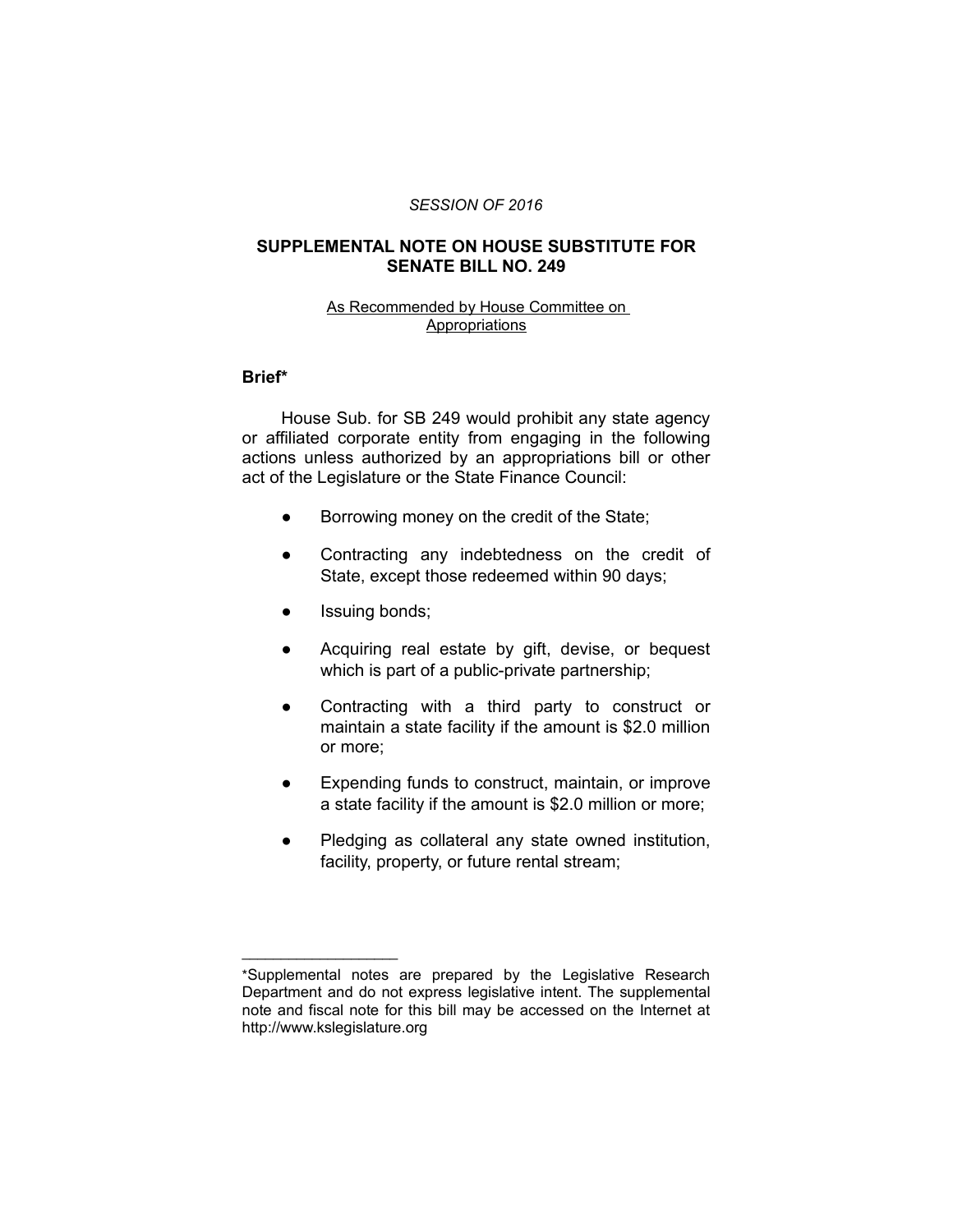- Entering into any lease obligation for which the annual liability is \$1.0 million or more or the term is greater than five years; and
- Leasing state owned property to a private entity at less than fair market value.

The bill would allow the State Finance Council to approve actions described above (but not appropriate funds) for actions if the total cost is \$5.0 million or less. If the amount in question is between \$5.0 million and \$25.0 million, the agency must first notify the State Building Advisory Commission (SBAC) and the Joint Committee on State Building Construction (JCSBC) more than 30 days prior to the request to the State Finance Council. In the event the SBAC or JCSBC include the request on its agenda, the state agency would be prohibited from requesting approval from the State Finance Council until after the meeting. The agency would then need approval of the State Finance Council. The State Finance Council would not have the authority to approve actions barred above for which the expenditures would be \$25.0 million or more.

The bill would exempt certain entities and types of projects, including the Kansas Department of Transportation; the University of Kansas Hospital Authority; information technology projects; routine maintenance activities; refinancing which is debt neutral or negative; borrowing for the Unemployment Insurance Trust Fund; the Master Lease Purchase Program; and special events with lease agreement for less than one year in duration.

The bill also would a create a Public Private Partnership Commission to develop recommendations for the Legislature concerning when such partnerships are appropriate, the selection process for awarding partnerships, and other key features. The Commission would be composed of members of the Legislature, the Executive Branch, and the private sector. The Commission's report would be due by December 31, 2016, after which the Commission would dissolve.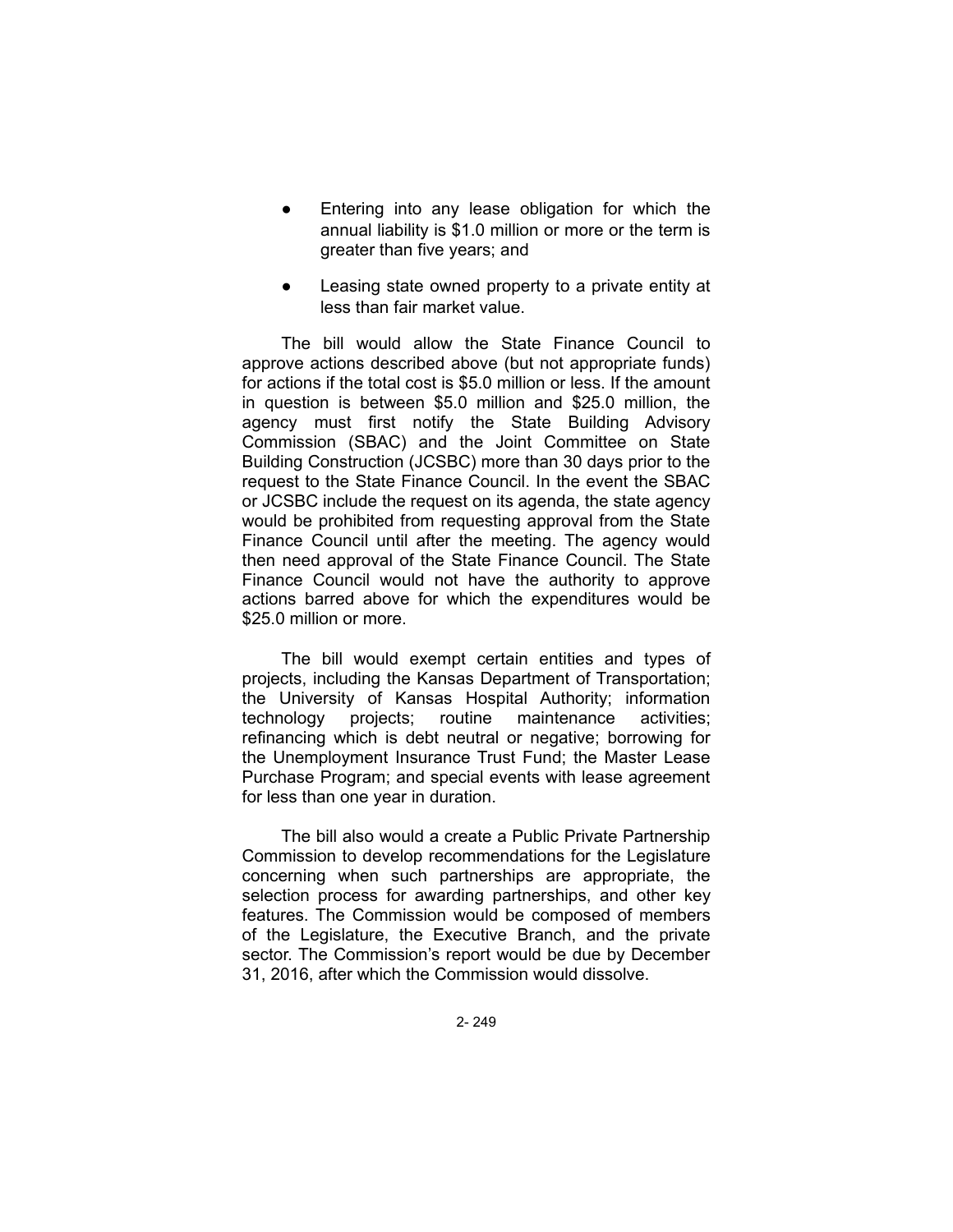The bill would require the Kansas Development Finance Authority to report its activities monthly to the members of the State Finance Council and of the JCSBC. The bill would prohibit the Authority from issuing bonds for activities and projects of the State unless specifically approved by the State Finance Council or the Legislature. The bill further would prohibit the Authority from issuing bonds under the Secretary of Administration's own statutory authority.

The bill would be in effect upon publication in the *Kansas Register.*

### **Background**

The substitute bill would include amended contents of HB 2703. SB 249 as introduced would have added an exemption to the competitive bid process for vehicle repairs.

#### *HB 2703 Background*

Americans for Prosperity provided written testimony as a proponent of the original bill. The organization stated it supported additional legislative oversight over the creation of new State debt.

The Secretary of Administration and the Board of Regents president testified neutrally to the original bill. The Secretary stated she supported the aims of the bill, however, she had concerns the original bill would require State Finance Council oversight of routine maintenance and the SBAC would have to increase the frequency of its meetings. The President of the Board of Regents encouraged the Legislature to create a commission to study this issue prior to passing the bill. Wichita State University, the Kansas Department of Transportation, and Kansas State University provided written neutral testimony on the bill.